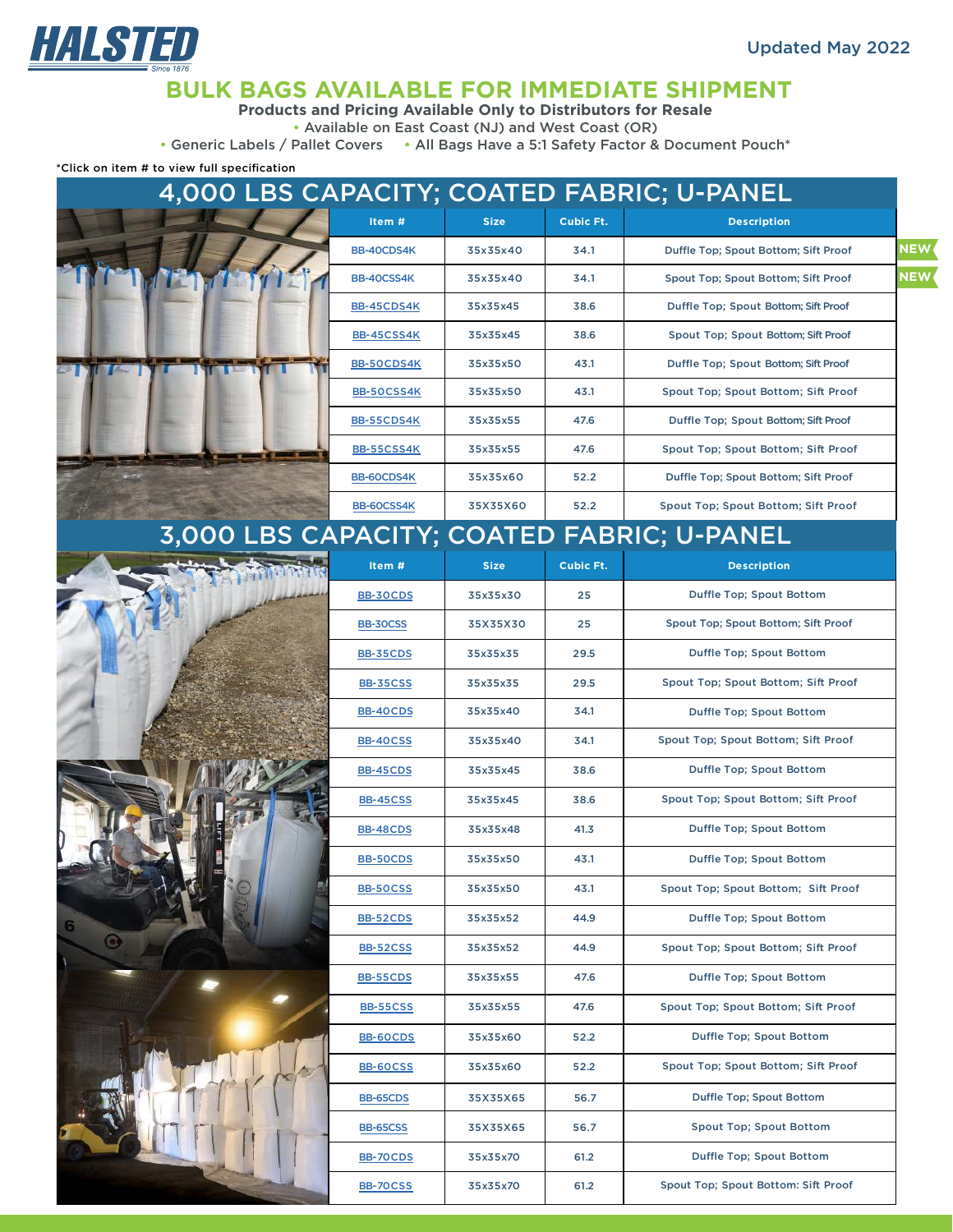#### Updated May 2022

| 3,000 LBS CAPACITY; UNCOATED FABRIC; U-PANEL |                     |             |                  |                          |            |  |
|----------------------------------------------|---------------------|-------------|------------------|--------------------------|------------|--|
|                                              | Item #              | <b>Size</b> | <b>Cubic Ft.</b> | <b>Description</b>       |            |  |
|                                              | <b>BB-35UDS</b>     | 35x35x35    | 29.5             | Duffle Top; Spout Bottom | <b>NEW</b> |  |
|                                              | <b>BB-354160UDS</b> | 35x41x60    | 61.8             | Duffle Top: Spout Bottom |            |  |
|                                              | BB-40UDS            | 35x35x40    | 34.1             | Duffle Top; Spout Bottom |            |  |
|                                              | <b>BB-46UDS</b>     | 35x35x46    | 39.5             | Duffle Top; Spout Bottom |            |  |
|                                              | <b>BB-50UDS</b>     | 35x35x50    | 43.1             | Duffle Top; Spout Bottom |            |  |
|                                              | <b>BB-52UDS</b>     | 35x35x52    | 44.9             | Duffle Top: Spout Bottom |            |  |
|                                              | <b>BB-52USS</b>     | 35x35x52    | 44.9             | Spout Top; Spout Bottom  |            |  |
|                                              | <b>BB-55UDS</b>     | 35x35x55    | 47.6             | Duffle Top; Spout Bottom | <b>NEW</b> |  |
|                                              | <b>BB-55USS</b>     | 35x35x55    | 47.6             | Spout Top; Spout Bottom  | <b>NEW</b> |  |
|                                              | BB-60UDS            | 35x35x60    | 52.2             | Duffle Top; Spout Bottom |            |  |
|                                              | <b>BB-60USS</b>     | 35x35x60    | 52.2             | Spout Top; Spout Bottom  |            |  |
|                                              | <b>BB-3760UDS</b>   | 37x37x60    | 58.5             | Duffle Top; Spout Bottom | <b>NEW</b> |  |
|                                              | BB-70UDS            | 35x35x70    | 61.2             | Duffle Top; Spout Bottom |            |  |
|                                              | <b>BB-70USS</b>     | 35x35x70    | 61.2             | Spout Top; Spout Bottom  |            |  |

| 2,500 LBS CAPACITY; COATED FABRIC; U-PANEL |                  |             |           |                          |  |  |
|--------------------------------------------|------------------|-------------|-----------|--------------------------|--|--|
|                                            | Item #           | <b>Size</b> | Cubic Ft. | <b>Description</b>       |  |  |
|                                            | <b>BB-45C5DS</b> | 35x35x45    | 38.6      | Duffle Top; Spout Bottom |  |  |
|                                            | <b>BB-45C5SS</b> | 35x35x45    | 38.6      | Spout Top; Spout Bottom  |  |  |
|                                            | <b>BB-50C5DS</b> | 35x35x50    | 43.1      | Duffle Top; Spout Bottom |  |  |
|                                            | <b>BB-52C5DS</b> | 35x35x52    | 44.9      | Duffle Top; Spout Bottom |  |  |
|                                            | <b>BB-60C5DS</b> | 35x35x60    | 52.2      | Duffle Top; Spout Bottom |  |  |
|                                            | <b>BB-60C5SS</b> | 35x35x60    | 52.2      | Spout Top; Spout Bottom  |  |  |
|                                            | <b>BB-70C5DS</b> | 35x35x70    | 61.2      | Duffle Top; Spout Bottom |  |  |
|                                            | <b>BB-70C5SS</b> | 35x35x70    | 61.2      | Spout Top; Spout Bottom  |  |  |

| 2,200 LBS - 2,600 LBS CAPACITY; UNCOATED FABRIC |                      |             |           |                                               |  |  |
|-------------------------------------------------|----------------------|-------------|-----------|-----------------------------------------------|--|--|
|                                                 | Item #               | <b>Size</b> | Cubic Ft. | <b>Description</b>                            |  |  |
|                                                 | BB-24UOF             | 31x31x24    | 15        | Open/Flat: U-Panel, 2,600 LBS                 |  |  |
|                                                 | BB-35UOF             | 35x35x35    | 29.5      | <b>NEW</b><br>Open Top; Flat Bottom, 2500 LBS |  |  |
|                                                 | BB-40UOF             | 35x35x40    | 34.1      | Open/Flat; Circular, 2,500 LBS                |  |  |
|                                                 | <b>BB-40UOFCOLOR</b> | 35x35x40    | 34.1      | Open/Flat: U-Panel, 2.200 LBS                 |  |  |
|                                                 | BB-40UDF             | 35x35x40    | 34.1      | Duffle/Flat; U-Panel, 2,200 LBS               |  |  |
|                                                 | BB-40UFF             | 35x35x40    | 34.1      | Flap Top/Flat; Circular, 2,200 LBS            |  |  |
|                                                 | <b>BB-40U5DS</b>     | 35x35x40    | 34.1      | Duffle/Spout; Circular, 2,200 LBS             |  |  |
|                                                 | <b>BB-40U5SS</b>     | 35x35x40    | 34.1      | Spout/Spout; Circular, 2,200 LBS              |  |  |
|                                                 | <b>BB-46U5DS</b>     | 35x35x46    | 39.5      | Duffle/Spout; Circular, 2,200 LBS             |  |  |
|                                                 | <b>BB-46U5SS</b>     | 35x35x46    | 39.5      | Spout/Spout; Circular, 2,200 LBS              |  |  |
|                                                 | <b>BB-50UDF</b>      | 35x35x50    | 43.1      | Duffle/Flat; U-Panel, 2,200 LBS               |  |  |
|                                                 | <b>BB-50UOF</b>      | 35x35x50    | 43.1      | Open/Flat; Circular, 2,500 LBS                |  |  |
|                                                 | <b>BB-50UOFCOLOR</b> | 35x35x50    | 43.1      | Open/Flat; U-Panel, 2,200 LBS                 |  |  |
|                                                 | <b>BB-50U5DS</b>     | 35x35x50    | 43.1      | Duffle/Spout; Circular, 2,200 LBS             |  |  |
|                                                 | <b>BB-50U5SS</b>     | 35x35x50    | 43.1      | Spout/Spout; Circular, 2,200 LBS              |  |  |
|                                                 | <b>BB-54U5DS</b>     | 35x35x54    | 46.7      | Duffle/Spout: Circular, 2,200 LBS             |  |  |
|                                                 | <b>BB-54U5SS</b>     | 35x35x54    | 46.7      | Spout/Spout; Circular, 2,200 LBS              |  |  |
|                                                 | <b>BB-60U5DS</b>     | 35X35X60    | 52.2      | Duffle/Spout; U-Panel, 2,200 LBS              |  |  |
|                                                 | <b>BB-60U5SS</b>     | 35X35X60    | 52.2      | Spout/Spout; U-Panel, 2,200 LBS               |  |  |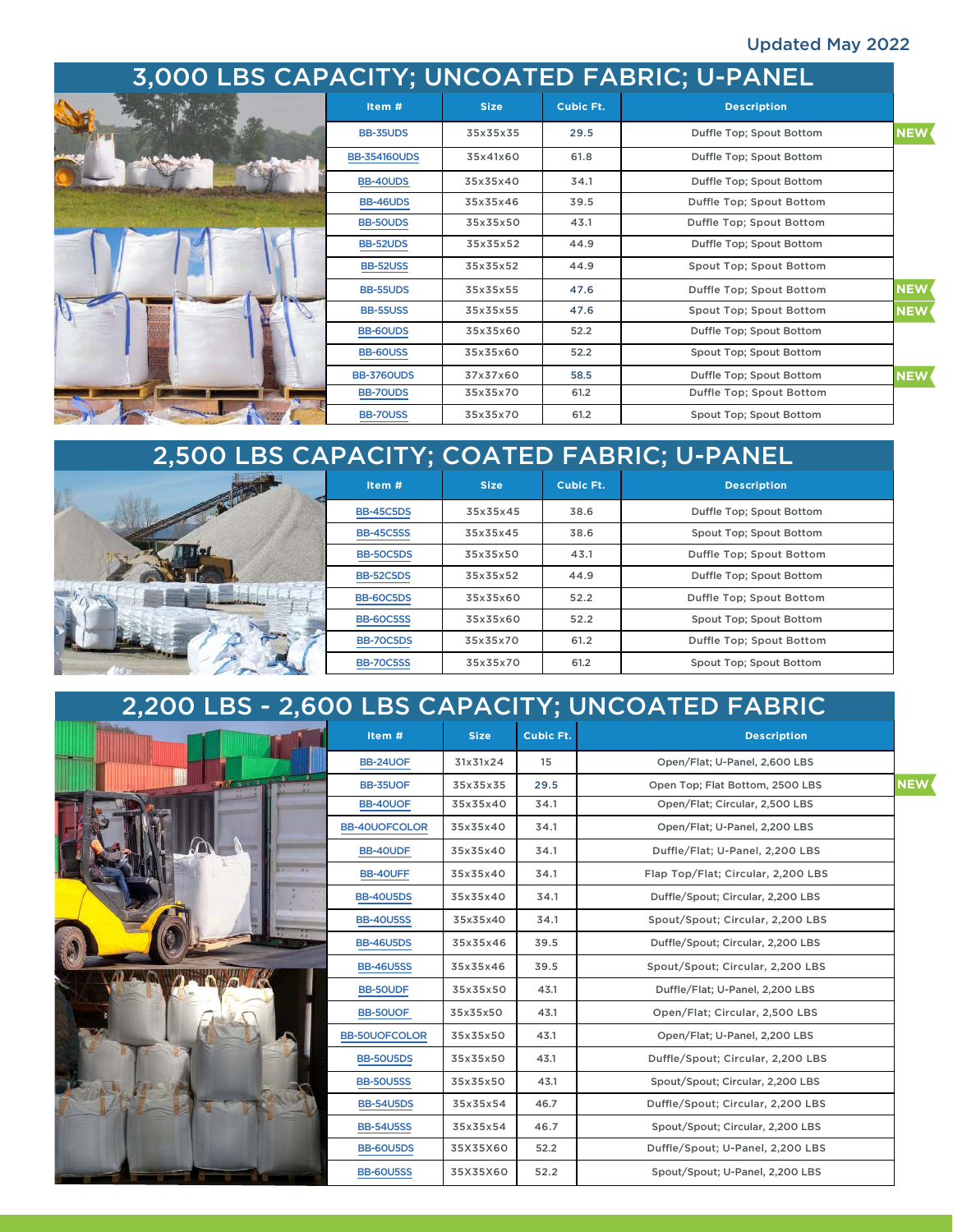#### Updated May 2022

|     |                              |             |             |                  | BAFFLE BAGS; 3,000 LBS CAPACITY; 4-PANEL                          |            |
|-----|------------------------------|-------------|-------------|------------------|-------------------------------------------------------------------|------------|
|     | Item#                        |             | <b>Size</b> |                  | <b>Description</b>                                                |            |
|     | BB-384163                    | 38x41x63    |             |                  | Duffle Top; Spout Bottom                                          | <b>NEW</b> |
|     | <b>BB-4048UDS</b>            |             | 40x48x48    |                  | Duffle Top; Spout Bottom                                          | <b>NEW</b> |
|     | <b>BB-4048USS</b>            |             | 40x48x48    |                  | <b>Spout Top; Spout Bottom</b>                                    | <b>NEW</b> |
|     | BB-424240                    |             | 42x42x40    |                  | Duffle Top; Spout Bottom                                          |            |
|     | <b>BB-4240CDS</b>            |             | 42x42x40    |                  | Duffle Top; Spout Bottom; Coated                                  | <b>NEW</b> |
| WIT | <b>BB-424240SS</b>           |             | 42x42x40    |                  | <b>Spout Top; Spout Bottom</b>                                    |            |
|     | BB-424244                    |             | 42x42x44    |                  | Duffle Top; Spout Bottom                                          |            |
|     | <b>BB-4244CDS</b>            |             | 42x42x44    |                  | Duffle Top; Spout Bottom; Coated                                  | <b>NEW</b> |
|     | BB-44DSC                     |             | 42x42x44    |                  | Duffle/Spout; w/Cross Corner Loops                                |            |
|     | <b>BB-424244SS</b>           |             | 42x42x44    |                  | Spout Top; Spout Bottom                                           |            |
|     | <b>BB-44SSC</b>              |             | 42x42x44    |                  | Spout/Spout; w/Cross Corner Loops                                 |            |
|     |                              |             |             |                  | PE LINER BAGS; 3,000 LBS CAPACITY; UNCOATED FABRIC; U-PANEL       |            |
|     | Item #                       | <b>Size</b> |             | <b>Cubic Ft.</b> | <b>Description</b>                                                |            |
|     | <b>BB-40UDSL</b>             | 35X35X40    |             | 34.1             | Duffle Top; Spout Bottom; Tabbed Liner                            |            |
|     | BB-40USSL                    | 35x35x40    |             | 34.1             | Spout Top; Spout Bottom; Tabbed Liner                             |            |
|     | <b>BB-50UDSL</b>             | 35X35X50    |             | 39.5             | Duffle Top; Spout Bottom; Tabbed Liner                            |            |
|     | <b>BB-50USSL</b>             | 35X35X50    |             | 39.5             | Spout Top; Spout Bottom; Tabbed Liner                             |            |
|     | <b>BB-60UDSL</b>             | 35x35x60    |             | 52.2             | Duffle Top; Spout Bottom; Tabbed Liner                            | <b>NEW</b> |
|     | <b>BB-60USSL</b><br>35x35x60 |             |             | 52.2             | Spout Top; Spout Bottom; Tabbed Liner                             | <b>NEW</b> |
|     |                              |             |             |                  | VENTILATED BAGS; 2,200 LBS CAPACITY; UNCOATED FABRIC; U-PANEL     |            |
|     | Item#                        |             | <b>Size</b> |                  | <b>Description</b>                                                |            |
|     | <b>BB-354154VENT2</b>        |             | 35x41x54    |                  | Open Top; Spout Bottom (18x22);<br>13 Ventilated Strips Per Panel |            |
|     | <b>BB-354158VENT2</b>        |             | 35x41x58    |                  | Open Top; Spout Bottom (18x22);<br>13 Ventilated Strips Per Panel |            |
|     | <b>ADDITIONAL ITEMS</b>      |             |             |                  |                                                                   |            |
|     | Item#                        | <b>Size</b> |             | <b>Cubic Ft.</b> | <b>Description</b>                                                |            |
|     | <b>BB-4024</b>               | 40x40x24    |             | 26.3             | Concrete Washout Bag w/ PE Liner                                  | <b>NEW</b> |
|     | <b>BB-APC</b>                | 34X41X63    |             | 63.3             | <b>APC Peanut Bag</b>                                             | <b>NEW</b> |

# **Need A Custom Bag? We Can Help!**

 $\checkmark$  Custom Printing

**Contract Contract Contract** 

- $\nu$  UN Rated Bags for Hazardous Materials
- $\vee$  Conductive Bags
- ✔ Food Grade Certified Production (GFSI Recognized)
- $\vee$  PE Liners / Foil Liners
- $\vee$  Stevedore Straps
- ✔ Custom Labels & Pallet Covers
- ✔ Stock & Release Programs
- $\vee$  Transloading Services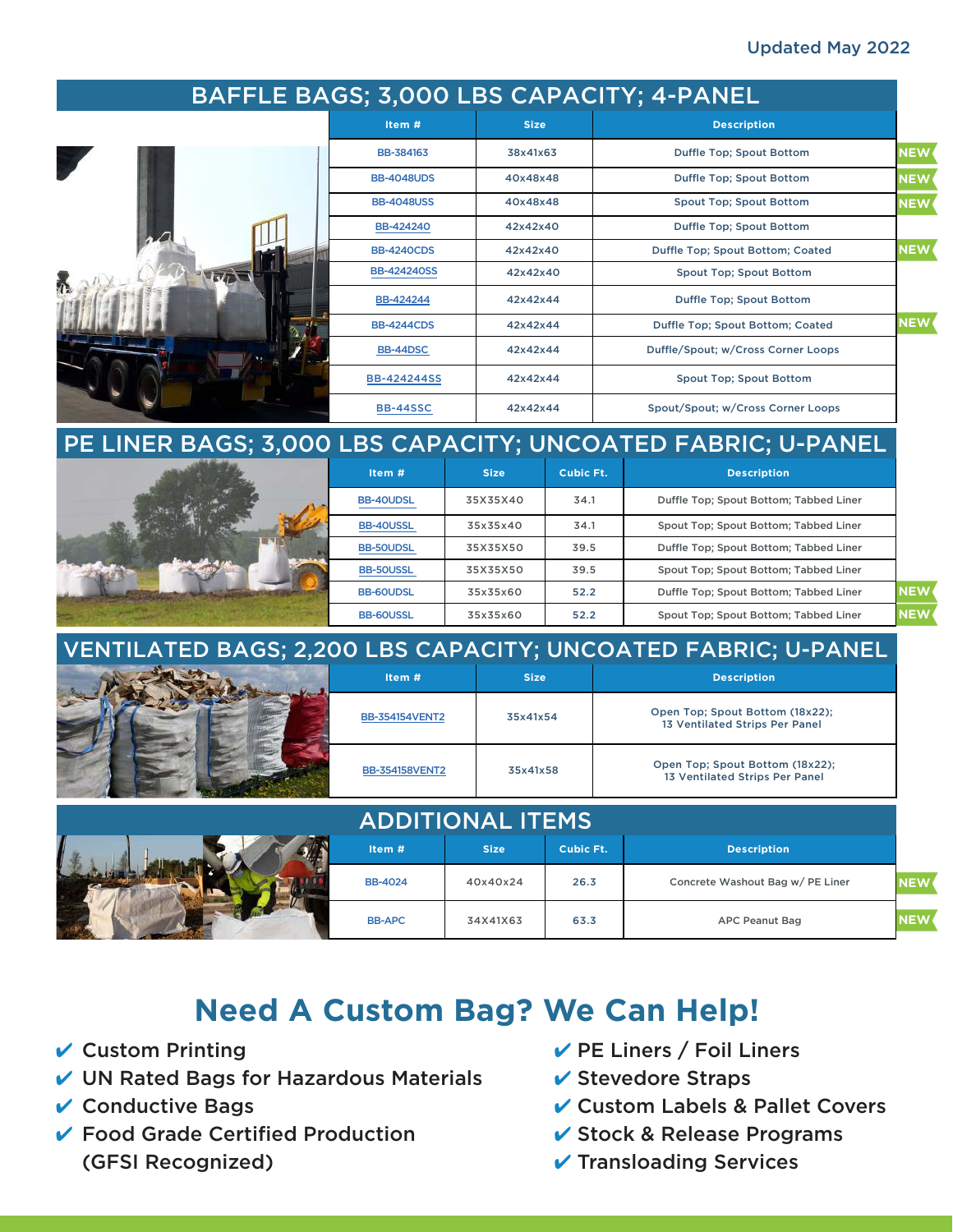# **WOVEN POLYPROPYLENE BAGS AVAILABLE FOR IMMEDIATE SHIPMENT**

## CIRCULAR WOVEN POLYPROPYLENE BAGS (10X10 WEAVE; 800D/850D)

|  | Size (in.)       | Size (in.)                         | Size (in.) |
|--|------------------|------------------------------------|------------|
|  | 14x21            | 20x31                              | 23x40      |
|  | 15x24            | 20x32                              | 24x40      |
|  | 15x27            | 20x36                              | 25x40      |
|  | 17x27            | 21x36                              | 26x40      |
|  | 18x30            | 22x29                              | 27x40      |
|  | 18x32            | 22x36                              | 28x40      |
|  | 18.5x35<br>23x36 |                                    | 29x40      |
|  | 19x30            | 24x36                              | 30x40      |
|  | 19x30 UV         | 20x40                              | 30x45      |
|  | 19x32            | 21x40                              | 38x70      |
|  | 19x36            | 22x40                              | 40x54      |
|  |                  | LAMINATED WOVEN POLYPROPYLENE BAGS |            |
|  | Size (in.)       |                                    | Size (in.) |
|  | 19x30            |                                    | 22x36      |
|  | 20x32            |                                    | 40x54      |

#### WOVEN POLYPROPYLENE SAND BAGS 10X10; HIGH UV W/ TIE